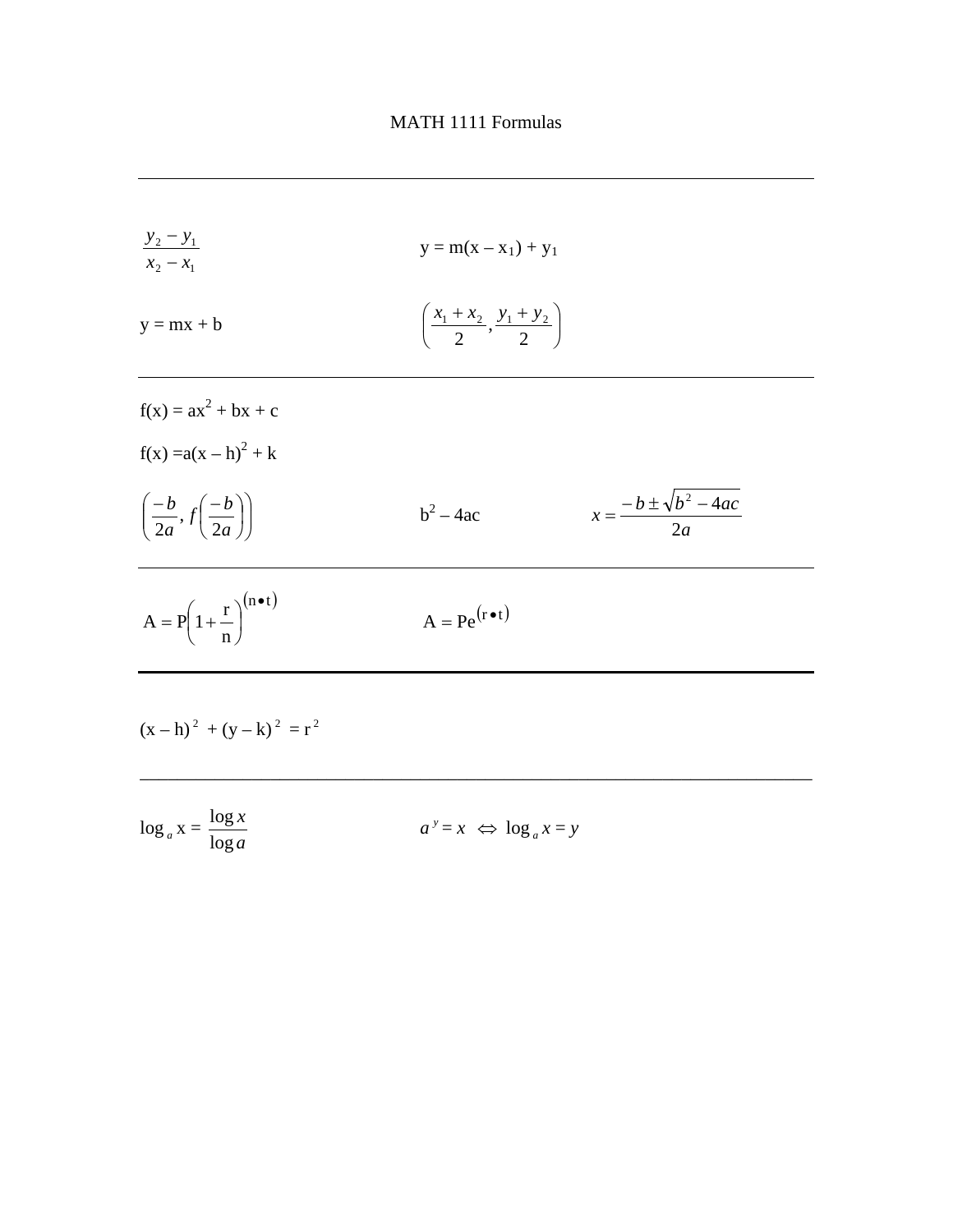Math 1111 - Final Exam Name \_\_\_\_\_\_\_\_\_\_\_\_\_\_\_\_\_\_\_\_\_\_\_\_

Date \_\_\_\_\_\_\_\_\_\_\_\_\_\_\_\_\_\_\_\_\_\_\_\_\_

#### **Do all work on this test booklet.**

**Multiple Choice** (3 points each): Choose the correct answer and write the corresponding letter on the blank or bubble it in on the scantron sheet, if provided.

 $\pm$  1.) If you rent a van for one day and drive it 250 miles, the cost is \$100. If you drive it 300 miles, the cost is \$115. Let x represent the miles driven, and let y represent the cost. Find a linear equation represented by this data.

a.)  $y = $0.30x + $25$ b.) *y* = \$3.10*x* - \$650 c.)  $y = $0.40x$ d.)  $y = $0.50x + $50$ 2.) Find the vertex of  $f(x) = 3x^2 + 30x + 78$ a.)  $(3, -5)$ b.)  $(-3, 5)$ c.)  $(5, -3)$ d.) ( -5, 3)

 $\Box$ 3.) The graph of a function is given below. Over what interval(s) is this function increasing?



a.)  $(-\infty, -3) \cup (-1,2)$ b.)  $(-3,-1)$   $U(2,\infty)$ c.)  $(-\infty, -2)$   $U(-2, 3)$ d.)  $(2,-2) \cup (3,-\infty)$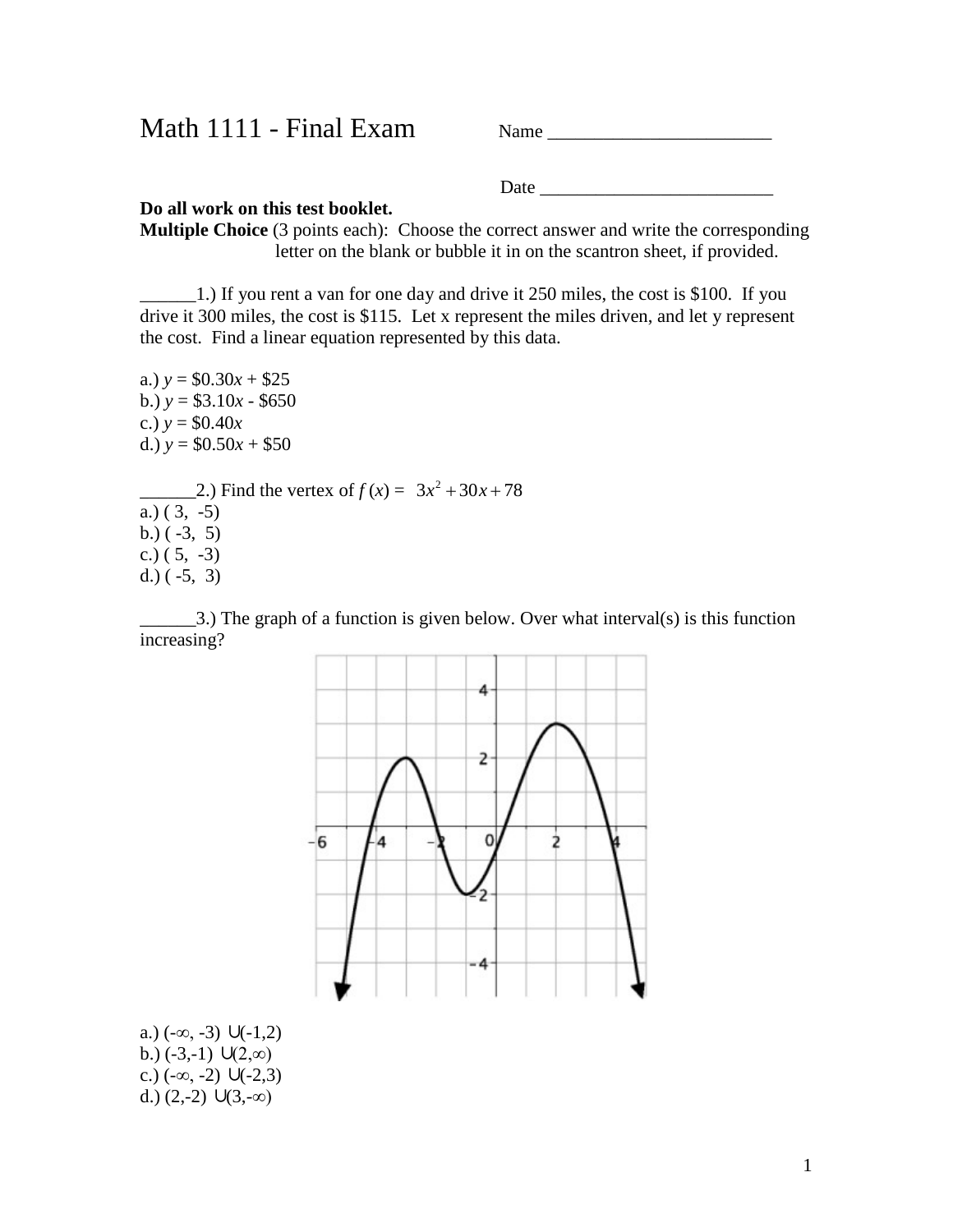\_\_\_\_\_\_4.) An initial investment of \$1000 is appreciated for 10 years in an account that earns 9% interest, compounded annually. Find the total amount of money in the account at the end of the period.

a.) \$ 2367.36 b.) \$ 1367.36 c.) \$ 2580.43 d.) \$ 2171.89  $\frac{1}{2}$  5.) Evaluate  $\log_8 32$ a.) 4 b.) 40 c.)  $5/3$  d.)  $3/5$  $-$ 6.) Solve:  $6 - 8x > 12$ a.)  $\left\{ x \mid x < \frac{3}{4} \right\}$  $\mathbf{I}$  $\overline{\mathcal{L}}$  $\begin{cases} x \mid x < - \end{cases}$ 4  $x \mid x < \frac{-9}{4}$ b.)  $\left\{ x \mid x < \frac{3}{4} \right\}$  $\mathcal{L}$  $\overline{\mathcal{L}}$  $\left\{ x \mid x \right\}$  = 4  $x \mid x < \frac{-3}{4}$ c.)  $\left\{ x \mid x > \frac{3}{4} \right\}$  $\overline{1}$  $\overline{\mathcal{L}}$  $\int x \mid x > -$ 4  $x \mid x > \frac{-9}{4}$ d.)  $\left\{ x \mid x < \frac{3}{2} \right\}$  $\mathbf{I}$  $\overline{\mathcal{L}}$  $\int x | x <$ 2  $\left| x \right| x < \frac{3}{2}$ 2-3*i* 2.1 Divide. Write answer in standard form.  $\frac{2-3i}{4+5i}$ 

 $4 + 5$  $2 - 3$ + −

a.) 
$$
\frac{8 - 22i + 15i^2}{41}
$$
  
\nb.) 
$$
-\frac{7}{41} - \frac{22}{41}i
$$
  
\nc.) 
$$
\frac{23}{9} + \frac{22}{9}i
$$
  
\nd.) 
$$
\frac{23}{9} - \frac{2}{9}i
$$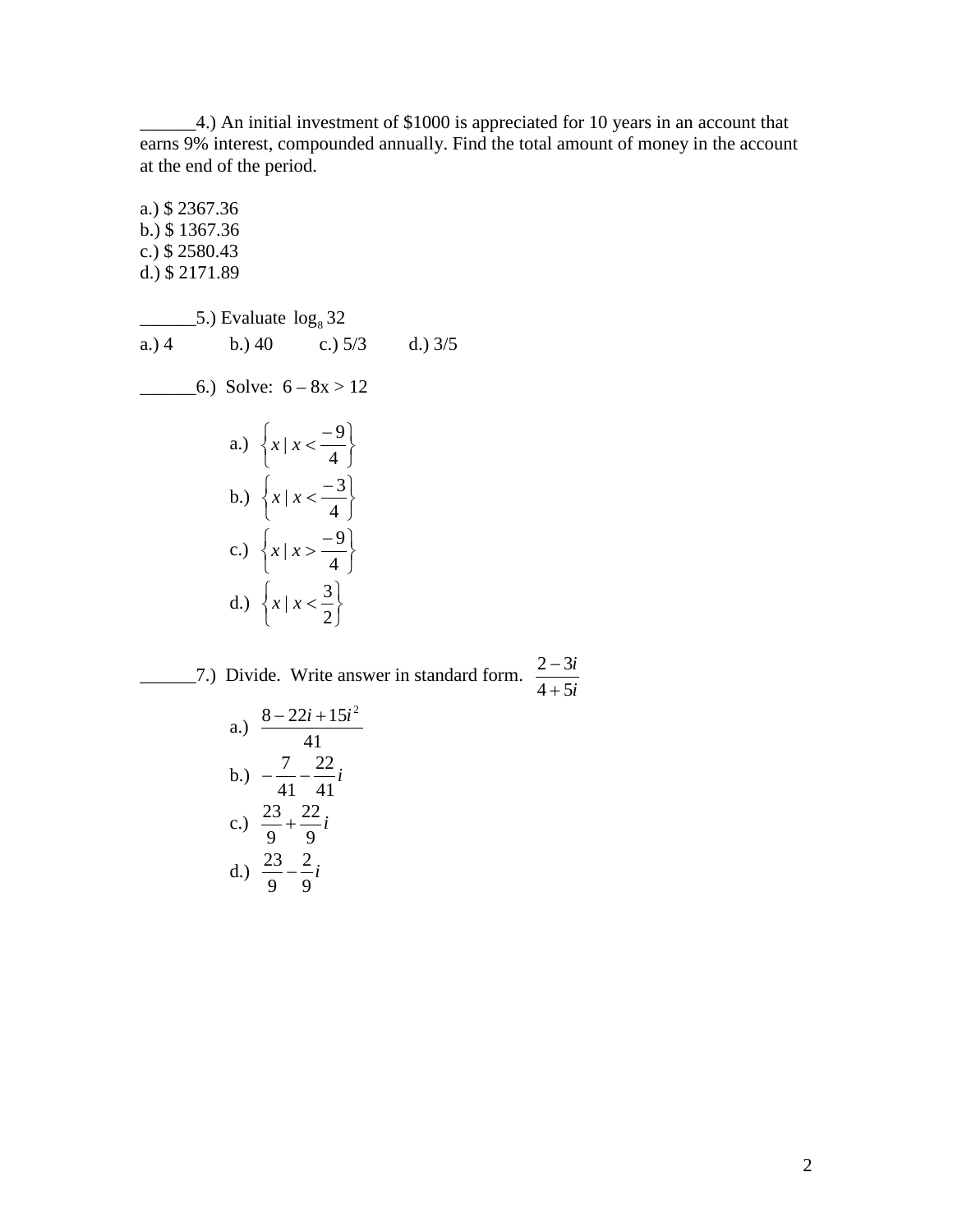$\text{\_8.}$ ) Solve by quadratic formula:  $4x^2 - 2x - 1 = 0$ 

a.) 
$$
\left\{ \frac{-1 \pm \sqrt{5}}{4} \right\}
$$
  
b.) 
$$
\left\{ \frac{1 \pm \sqrt{5}}{4} \right\}
$$
  
c.) 
$$
\left\{ \frac{1 \pm \sqrt{15}}{4} \right\}
$$
  
d.) 
$$
\left\{ \frac{2 \pm \sqrt{2}}{4} \right\}
$$

9.) Bob's gas tank is  $\frac{3}{5}$  full. After he buys 4 gallons of gas, it is  $\frac{4}{5}$  full. How many gallons of gas does Bob's tank hold?

- a.) 20 gallons
- b.) 15 gallons
- c.) 8 gallons
- d.) 1.4 gallons
- \_\_\_\_\_\_10.) The length of a rectangle is 7 m more than twice the width, and the area is 130 m². Find the dimensions of the rectangle.
	- a.) 6.7 m by 19.4 m
	- b.) 6.6 m by 19.7 m
	- c.) 6.5 m by 20 m
	- d.) 6.4 m by 20.3 m

 $\_11$ .) Find the midpoint of the segment between (4,1) and (-3,8).

a.) 
$$
\left(\frac{7}{2}, \frac{-7}{2}\right)
$$
  
b.)  $\left(\frac{1}{2}, \frac{9}{2}\right)$   
c.) (-1, 9)  
d.)  $\left(\frac{-3}{4}, 8\right)$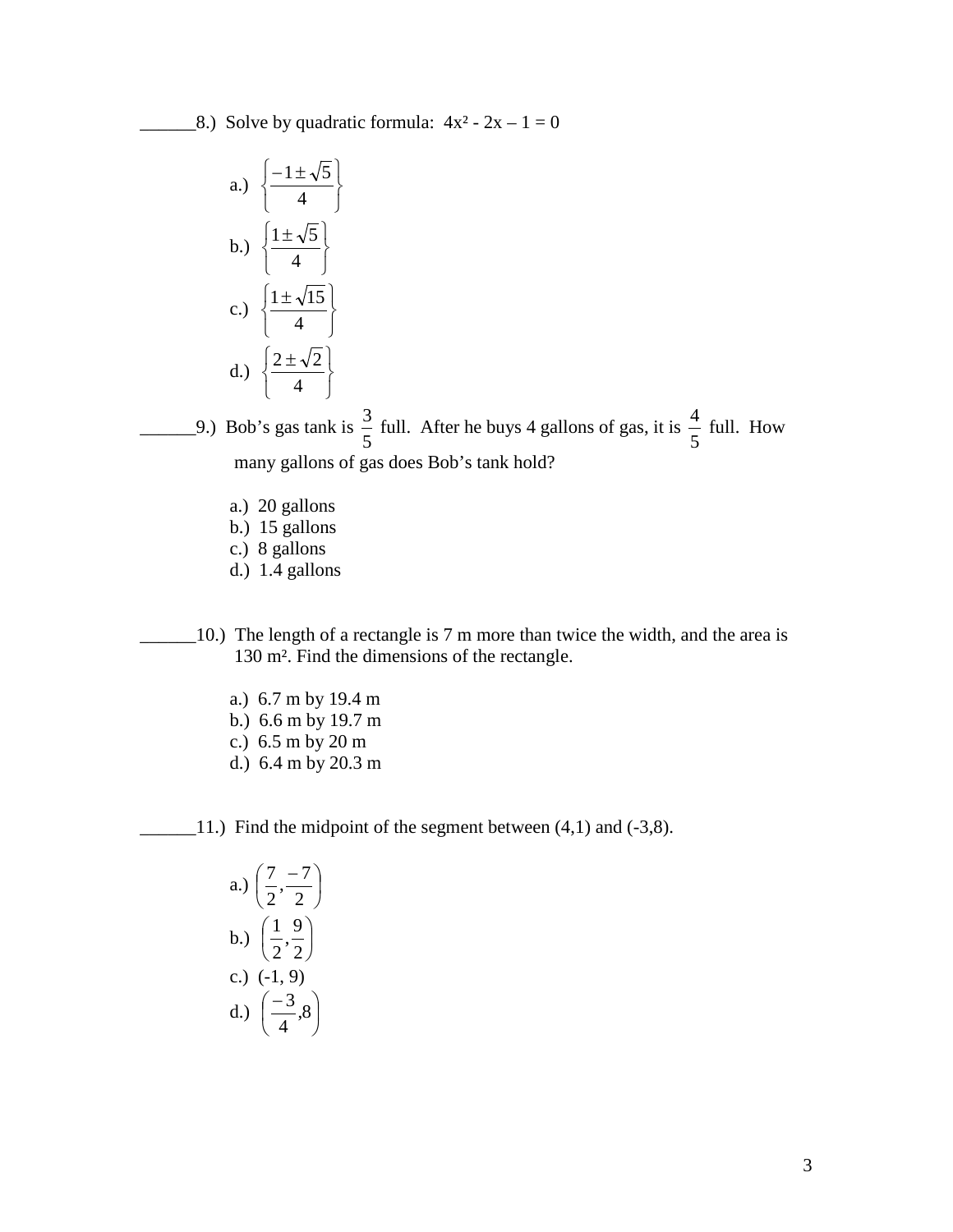12.) Find the exact distance between  $(4,1)$  and  $(-3,8)$ .

a.)  $\sqrt{130}$ b.)  $7\sqrt{2}$ c.)  $9$ d.)  $\sqrt{73}$ 

 $\Box$ 13.) Find the equation of the circle whose diameter has endpoints (0, 2) and (6,8).

- a.)  $(x-3)^2 + (y-5)^2 = 18$ b.)  $(x + 3)^2 + (y + 5)^2 = \sqrt{18}$ c.)  $x^2 + (y - 2)^2 = 72$
- d.)  $(x-6)^2 + (y-6)^2 = 16$

 $\frac{1}{2}$  14.) Write the equation of the line perpendicular to y = 6 -  $\frac{1}{2}x$ 2  $\frac{1}{2}$ x through (-4,7).

> a.)  $y = -\frac{1}{2}x + 5$ 2  $\frac{-1}{2}x +$ b.)  $y = -x + 9$ 2  $\frac{1}{2}x +$ c.)  $y = 2x + 15$

d.) 
$$
y = -2x - 1
$$
  
15.) Which of the following is (are) even functions?



- b.) ii
- c.) iii
- d.) i and iii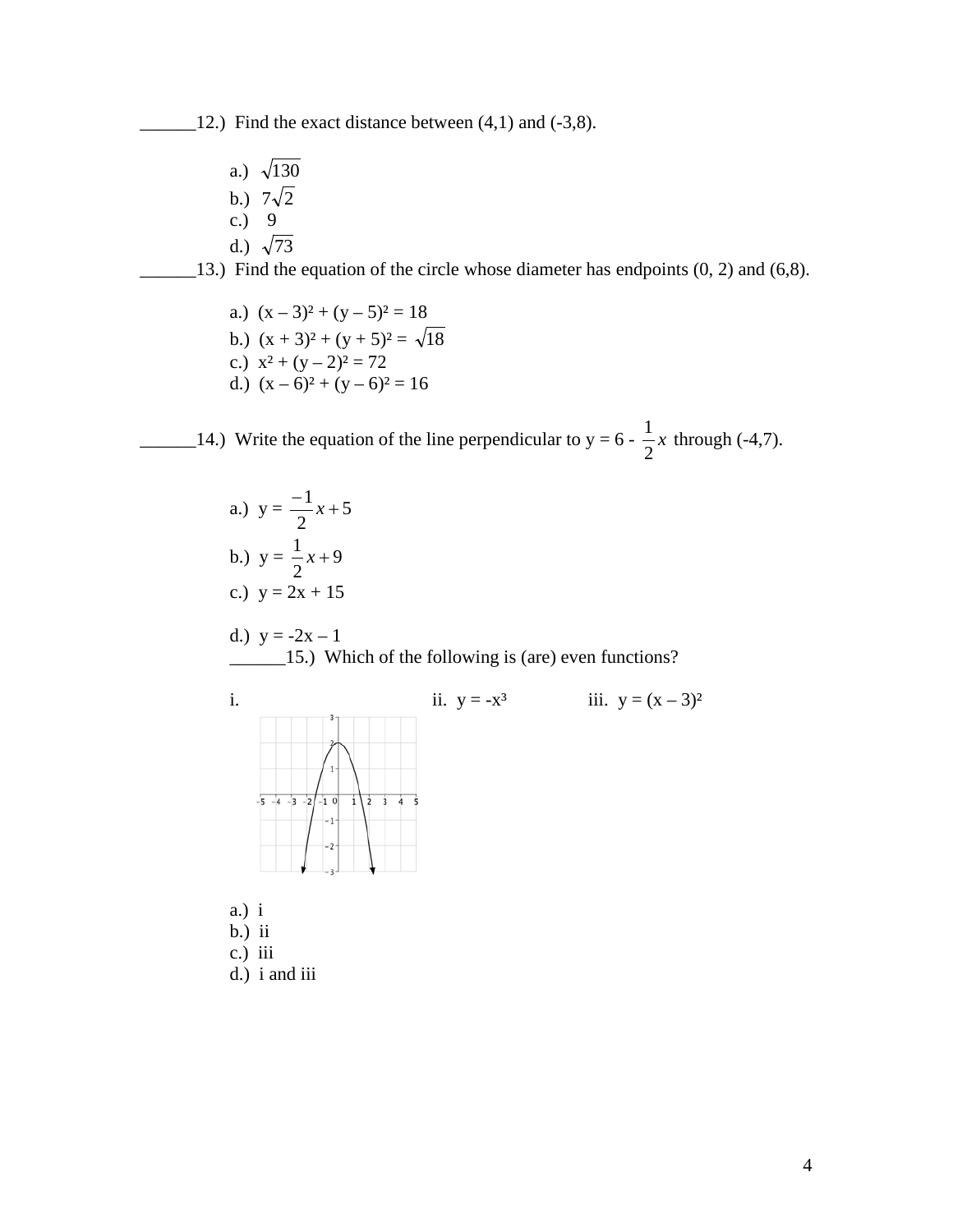\_\_\_\_\_\_ 16.) Find the domain and range of the piecewise defined function on the graph below:



a.) 
$$
h^{-1}(x) = \sqrt[3]{\frac{x-3}{2}}
$$
  
\nb.)  $h^{-1}(x) = \sqrt[3]{2x-3}$   
\nc.)  $h^{-1}(x) = \sqrt[3]{\frac{x}{2}-3}$   
\nd.)  $h^{-1}(x) = \sqrt[3]{\frac{x}{2}-\frac{3}{2}}$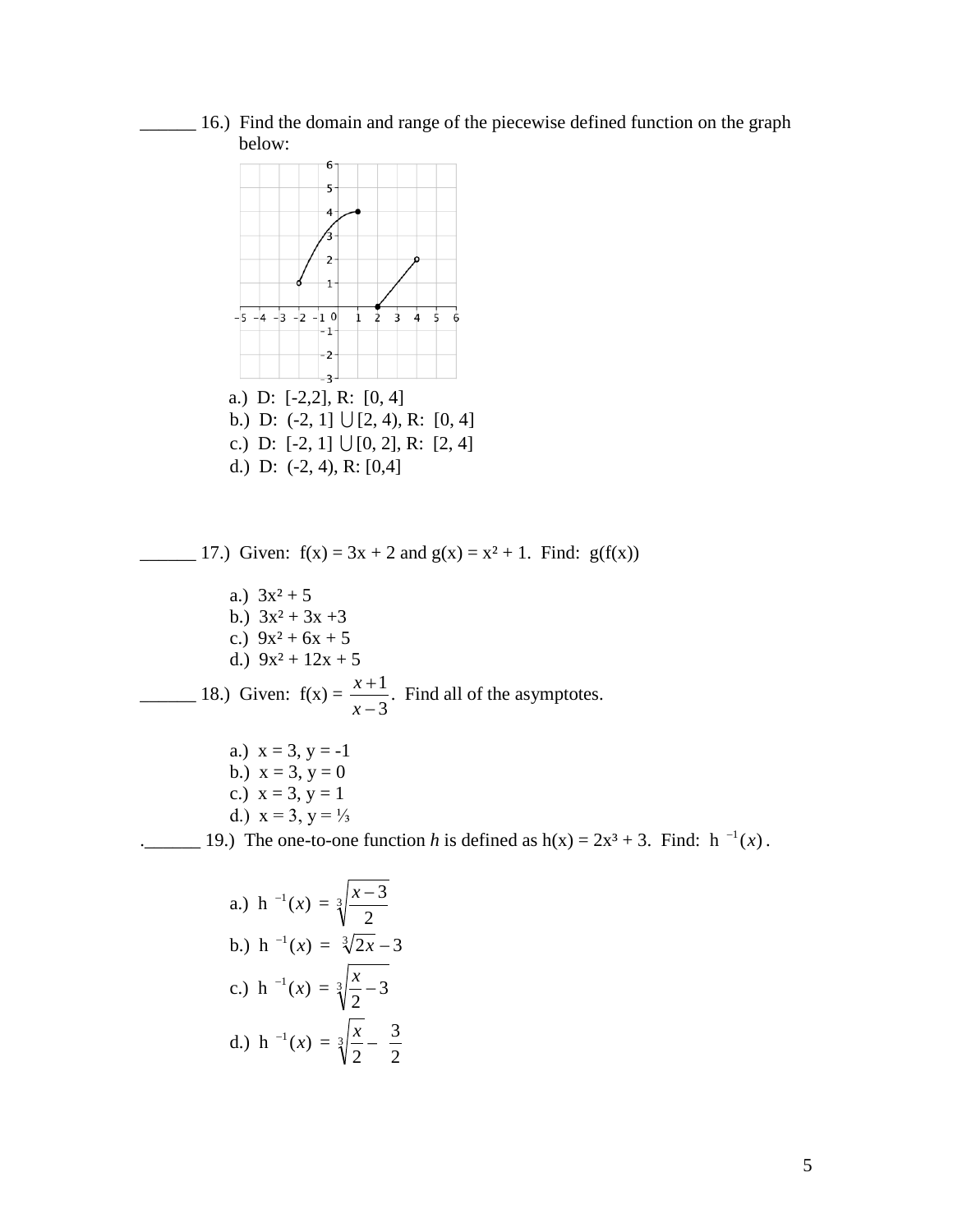20.) Write as a logarithmic equation:  $2^5 = 32$ .

a.)  $\log_2 5 = 32$ b.)  $\log_{32} 2 = 5$ c.)  $\log_5 32 = 2$ d.)  $\log_2 32 = 5$ 

**Free Response**. (3 points each). Show all work with problem. Write your answer on the blank before the problem number.

21.) Solve: 
$$
\frac{x+2}{4} + \frac{3-5x}{3} = 7
$$

 $22.$ ) Solve:  $|2x-4| = 4$ 

 $\frac{23.1 \text{ Solve: } 4 |x+1| - 6 \leq 30}{23.1}$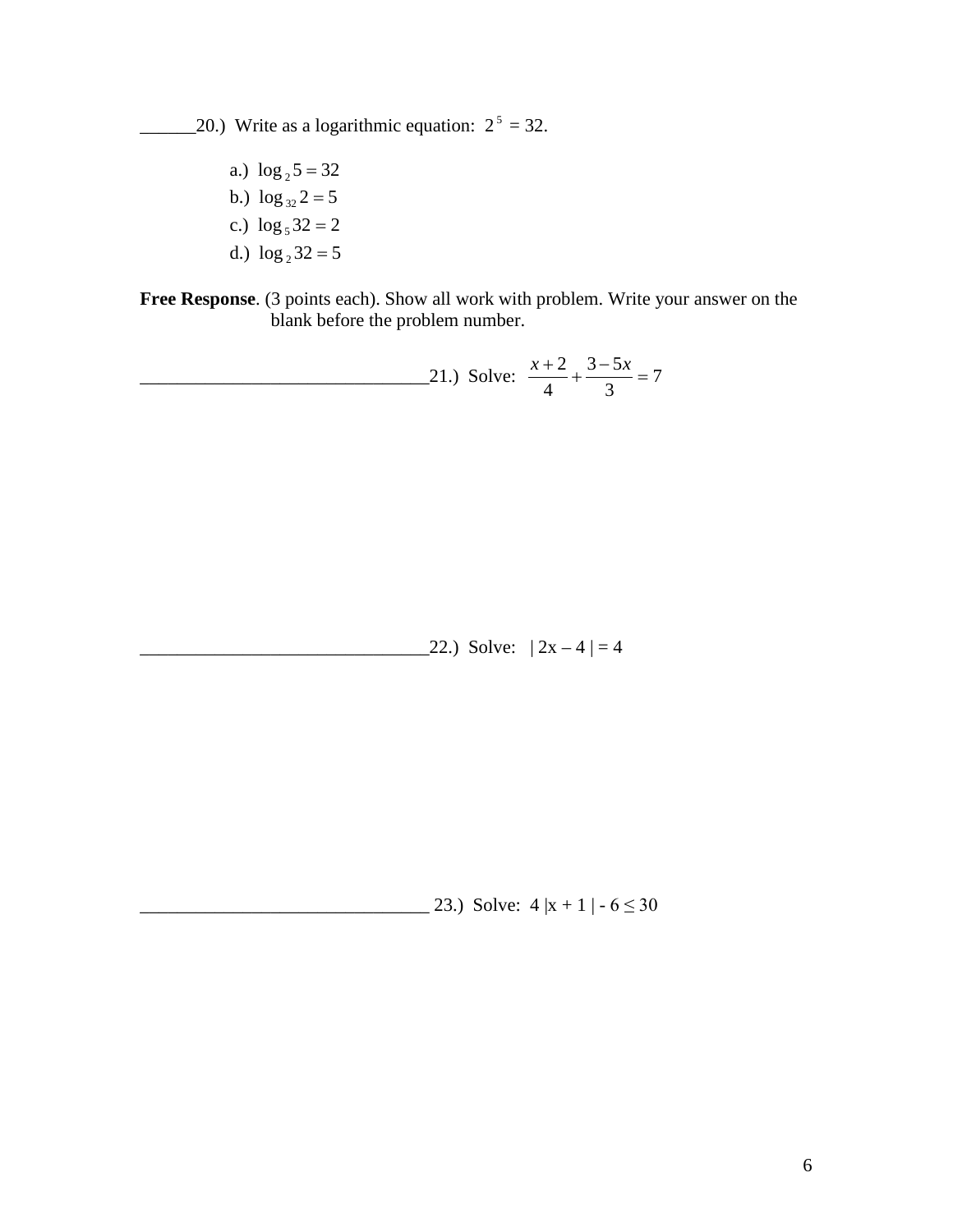24.) Solve:  $\sqrt{x+2} = 16$ 

25.) Solve: 
$$
\frac{3}{x+2} = -6
$$

\_\_\_\_\_\_\_\_\_\_\_\_\_\_\_\_\_\_\_\_\_\_\_\_\_\_\_\_\_\_\_26.) Write the equation, in slope intercept form, of the line through (1, -5) with slope =  $\frac{2}{3}$ .

27.) Solve: 
$$
\left(\frac{1}{4}\right)^{-7x+3} = (64)^{2x+1}
$$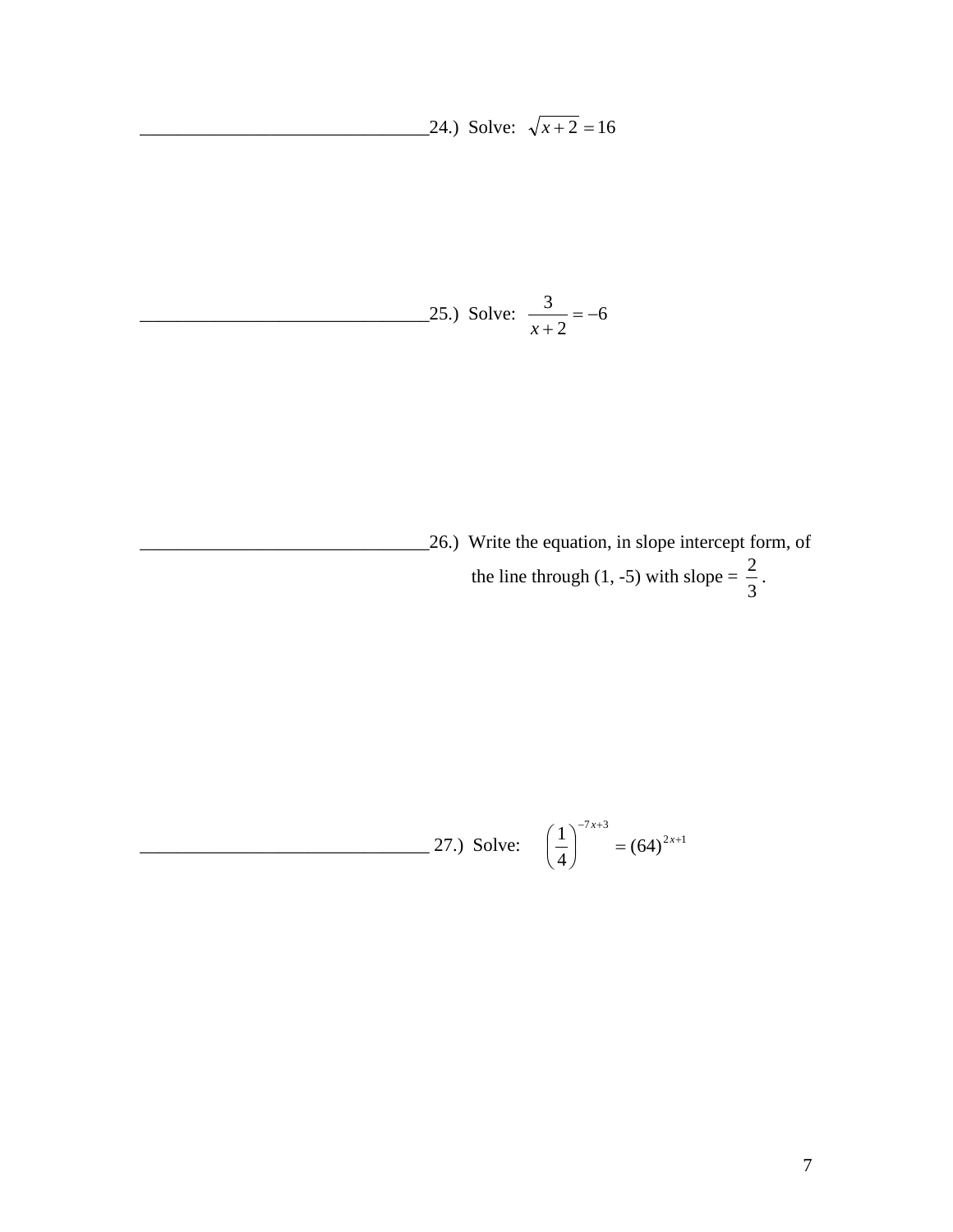28.) Find the exact solution for  $ln(x + 2) = -3$ 

\_29.) Find all solutions:  $\log_2(x+8) = 4 - \log_2(x-7)$ 

 $\frac{1}{2}$  30.) Solve the system:  $3x + 2y = 18$  $4x - y = 6$ Answer should be exact.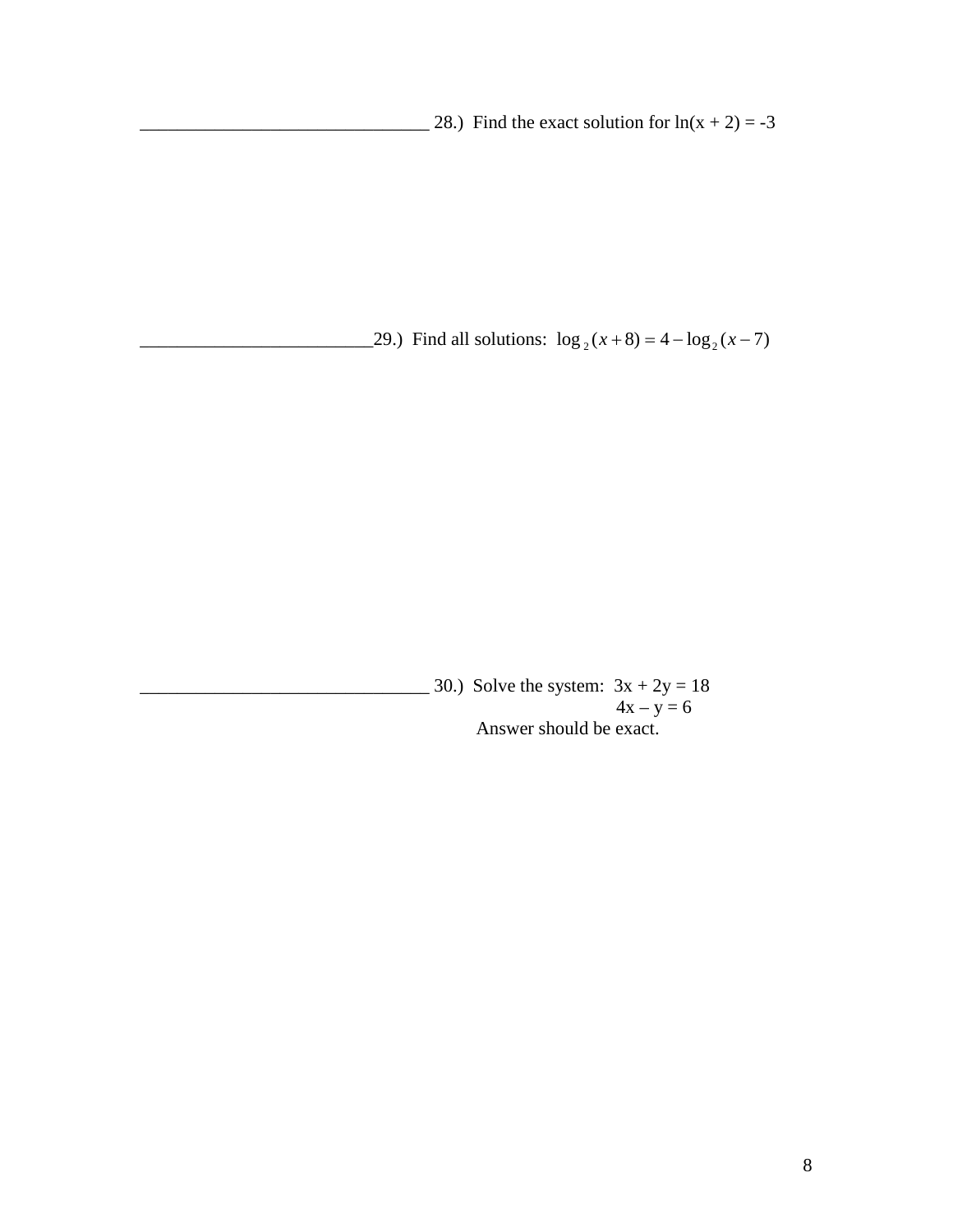# **Graphs** (5 points each)

31.) Given:  $y = (x + 1)^2 - 3$ 

Identify the vertex.\_\_\_\_\_\_\_\_\_\_\_\_\_\_\_\_\_

Plot the vertex and at least 4 other points, then draw the graph.

|  |  |         |                                                           | a in                    | $\cdot$ 8.            |  |                                                                                                 |  |                             |                      |                            |  |
|--|--|---------|-----------------------------------------------------------|-------------------------|-----------------------|--|-------------------------------------------------------------------------------------------------|--|-----------------------------|----------------------|----------------------------|--|
|  |  |         |                                                           | $\ddot{\phantom{a}}$    | $\cdot$ $\rightarrow$ |  |                                                                                                 |  |                             |                      |                            |  |
|  |  |         |                                                           | $\ddot{\phantom{a}}$    | ا⊸ ۰                  |  |                                                                                                 |  | $\mathcal{L}_{\mathcal{A}}$ | $\mathbb{R}^2$       |                            |  |
|  |  |         |                                                           | $\mathbb{R}^2$          | $5 +$<br>l,           |  |                                                                                                 |  |                             |                      |                            |  |
|  |  |         |                                                           | $\sim$ .                | $+$                   |  |                                                                                                 |  |                             |                      |                            |  |
|  |  |         |                                                           | $\bar{\phantom{a}}$     | -3 +<br>ł,            |  |                                                                                                 |  | ÷,                          |                      |                            |  |
|  |  |         |                                                           |                         | $2+$<br>×,            |  |                                                                                                 |  | ÷,                          |                      |                            |  |
|  |  |         |                                                           | $\sim 100$ km s $^{-1}$ | $\cdot$ 1+            |  |                                                                                                 |  |                             |                      |                            |  |
|  |  |         |                                                           |                         |                       |  |                                                                                                 |  |                             |                      |                            |  |
|  |  |         |                                                           |                         |                       |  |                                                                                                 |  |                             |                      |                            |  |
|  |  |         |                                                           |                         | $-1+$                 |  |                                                                                                 |  |                             | 7                    |                            |  |
|  |  |         |                                                           | ï                       | $+ -2 +$              |  |                                                                                                 |  |                             | $\ddot{\phantom{a}}$ |                            |  |
|  |  |         |                                                           | $\ddot{\phantom{0}}$    | - -3 †                |  |                                                                                                 |  |                             |                      |                            |  |
|  |  |         |                                                           |                         | $-4 +$                |  |                                                                                                 |  |                             |                      |                            |  |
|  |  |         |                                                           |                         | ∤ۍ                    |  |                                                                                                 |  |                             |                      |                            |  |
|  |  |         |                                                           | ï                       | ا⊸ ۰                  |  |                                                                                                 |  |                             | $\mathcal{A}$        |                            |  |
|  |  |         |                                                           | ï                       | $-7+$                 |  |                                                                                                 |  |                             |                      |                            |  |
|  |  | $\cdot$ | $\mathcal{L}(\mathcal{A})$ and $\mathcal{L}(\mathcal{A})$ | $\cdot$                 | $-8-$                 |  | $\mathcal{L}^{\mathcal{A}}$ , where $\mathcal{L}^{\mathcal{A}}$ and $\mathcal{L}^{\mathcal{A}}$ |  | $\sim$                      | $\mathbb{R}^2$       | $\overline{\phantom{a}}$ . |  |

### 32.) Given:  $y = e^{x+1} - 2$ .

# Identify the asymptote.

Draw the asymptote, plot at least 4 points, then draw the graph.

|  |  |        |                             | $\cdot$ $\cdot$ 8 -                                 |                               | $\mathcal{L}^{\text{max}}$ |                      |        | and the company |                            |  |
|--|--|--------|-----------------------------|-----------------------------------------------------|-------------------------------|----------------------------|----------------------|--------|-----------------|----------------------------|--|
|  |  |        |                             | $\cdot \cdot \cdot \cdot \rightarrow + \cdot \cdot$ |                               |                            |                      |        |                 |                            |  |
|  |  |        | $\mathcal{L}^{\text{max}}$  | $· 6 +$                                             | $\overline{\phantom{a}}$      |                            |                      |        |                 |                            |  |
|  |  |        |                             | $\cdot$ $\cdot$ 5+ $\cdot$                          |                               |                            |                      |        |                 |                            |  |
|  |  |        |                             | $\cdots$ $4+$                                       |                               |                            |                      |        |                 |                            |  |
|  |  |        |                             | $\cdots$ 3+                                         |                               |                            |                      |        |                 |                            |  |
|  |  | $\sim$ |                             | $\cdots$ $\cdot$ $2 + \cdots$                       |                               |                            |                      |        |                 |                            |  |
|  |  |        |                             | $\sim$ $\sim$ $\sim$ $\sim$ $\sim$ $\sim$           |                               |                            | $\ddot{\phantom{0}}$ |        |                 |                            |  |
|  |  |        |                             |                                                     |                               |                            |                      |        |                 |                            |  |
|  |  |        |                             |                                                     |                               |                            |                      |        |                 |                            |  |
|  |  |        | -2<br>$\epsilon$            | $\ddot{ }$ -1+                                      | 1<br><b>Contract Contract</b> | 7                          | ٦                    | $\sim$ |                 |                            |  |
|  |  |        | $\mathcal{L}_{\mathcal{A}}$ | $-2+$                                               | $\sim$                        | ï                          |                      |        |                 | $\mathcal{L}^{\text{max}}$ |  |
|  |  |        | ä,                          | $-3+$                                               |                               |                            |                      |        |                 |                            |  |
|  |  |        | $\sim$                      | $\cdot$ -4 $+$                                      |                               |                            |                      |        |                 |                            |  |
|  |  |        | $\epsilon$                  | $-5+$                                               |                               |                            |                      |        |                 |                            |  |
|  |  |        | $\sim$                      | $+$ -6 $+$                                          |                               |                            |                      |        |                 |                            |  |
|  |  |        | $\epsilon$                  | $\cdot$ $\cdot$ $\tau$ +<br>$\cdot$ -8 $\pm$        | à.                            |                            |                      |        |                 |                            |  |